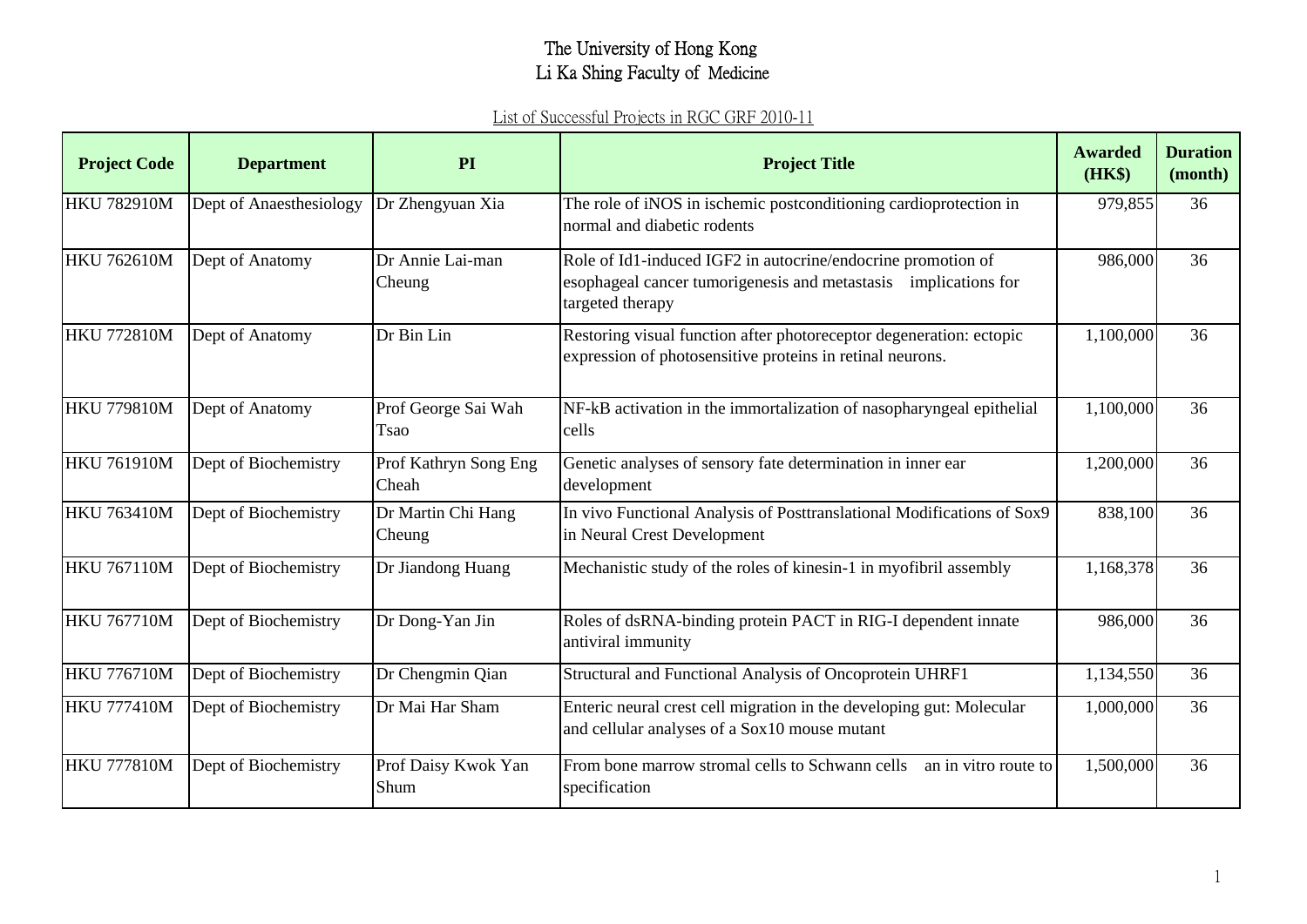| <b>Project Code</b> | <b>Department</b>               | PI                          | <b>Project Title</b>                                                                                                                                                                        | <b>Awarded</b><br>(HK\$) | <b>Duration</b><br>(month) |
|---------------------|---------------------------------|-----------------------------|---------------------------------------------------------------------------------------------------------------------------------------------------------------------------------------------|--------------------------|----------------------------|
| <b>HKU 746710H</b>  | Dept of Community<br>Medicine   |                             | Dr Wendy Wing Tak Lam The role of goal adjustment on psychological well-being among<br>women diagnosed with advanced breast cancer: a longitudinal study                                    | 571,260                  | 30                         |
| <b>HKU 767510M</b>  | Dept of Community<br>Medicine   | Dr Dennis Kai Ming Ip       | Host genetic determinants of human influenza infection                                                                                                                                      | 598,995                  | 18                         |
| <b>HKU 769710M</b>  | Dept of Community<br>Medicine   | Prof Tai-hing Lam           | Are life long sex-steroids causally related to cardiovascular disease in<br>men and women?                                                                                                  | 640,900                  | 18                         |
| <b>HKU 776810M</b>  | Dept of Community<br>Medicine   | Dr Steven Riley             | A longitudinal community study of influenza virus infections in Hong<br>Kong                                                                                                                | 1,200,000                | 24                         |
| <b>HKU 782710M</b>  | Dept of Community<br>Medicine   | Dr Joseph Tsz Kei Wu        | Potential utility and logistical requirements of real-time surveillance of<br>seroprevalence during an influenza pandemic                                                                   | 620,943                  | 24                         |
| <b>HKU 768310M</b>  | Dept of Diagnostic<br>Radiology | Dr Mina Kim                 | Quantitative Evaluation of Chemical Exchange Saturation Transfer and<br>Diffusion Tensor Imaging at 3 Tesla MRI for detection of early<br>degeneration in human lumbar intervertebral discs | 785,968                  | 24                         |
| <b>HKU 760410M</b>  | Dept of Medicine                | Prof Daniel Tak Mao<br>Chan | Characterization of renal proximal tubular epithelial cell antigens that<br>mediate anti-dsDNA antibody binding and internalization, and their<br>pathogenic role in lupus nephritis        | 986,000                  | 36                         |
| <b>HKU 768610M</b>  | Dept of Medicine                | Prof Annie Wai Chee<br>Kung | To determine the functional variants of candidate genes identified by<br>Genome-wide Association Study of Osteoporosis                                                                      | 1,000,000                | 24                         |
| <b>HKU 768910M</b>  | Dept of Medicine                | Prof Kar Neng Lai           | Renin-angiotensin system within the podocytes in IgA nephropathy                                                                                                                            | 1,551,166                | 36                         |
| <b>HKU 769410M</b>  | Dept of Medicine                | Prof Karen Siu Ling Lam     | Obesity, adipose tissue inflammation and atherosclerosis: role of JNK<br>activation                                                                                                         | 1,300,000                | 36                         |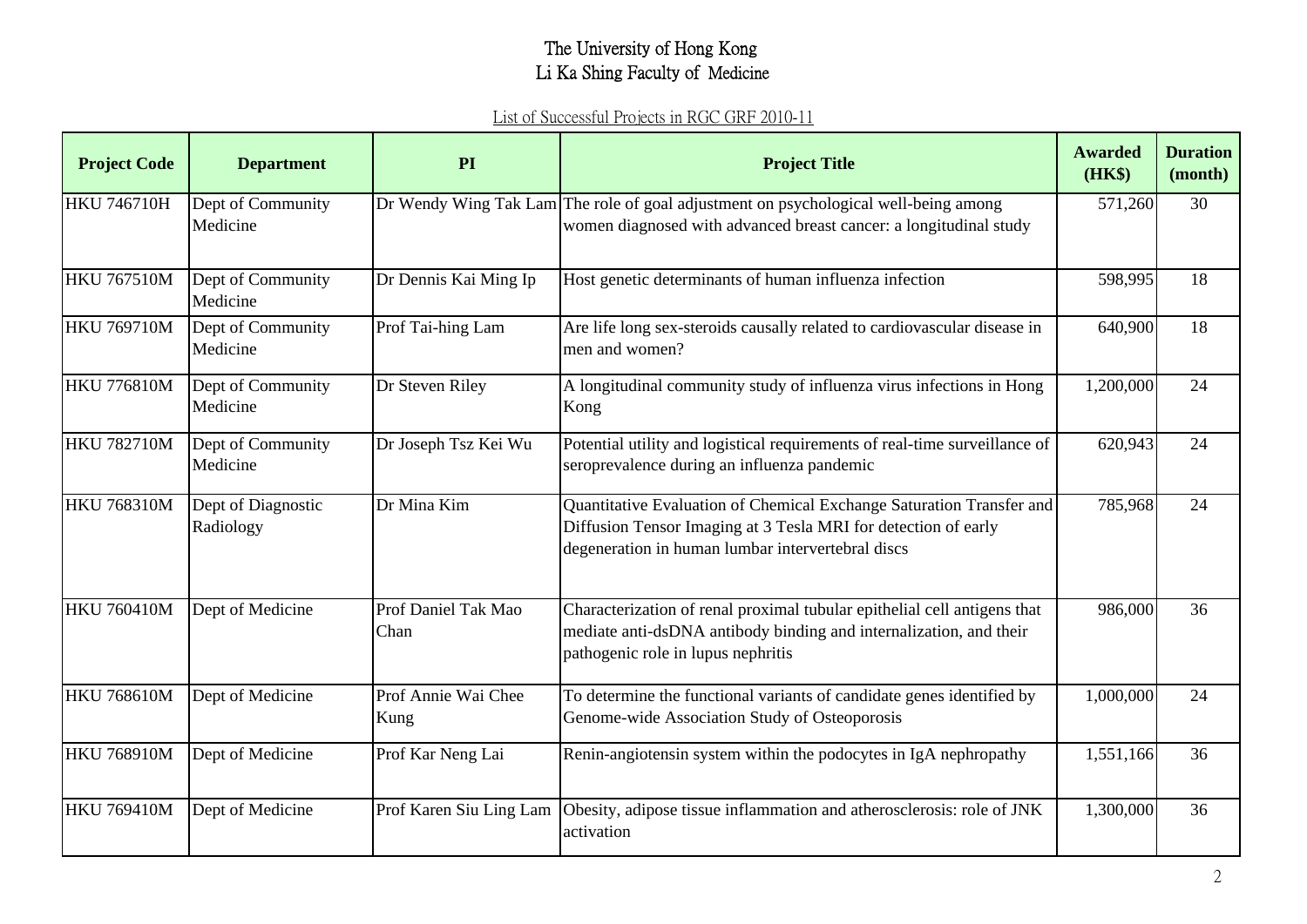| <b>Project Code</b> | <b>Department</b>    | PI                                | <b>Project Title</b>                                                                                                                                                                                              | <b>Awarded</b><br>(HK\$) | <b>Duration</b><br>(month) |
|---------------------|----------------------|-----------------------------------|-------------------------------------------------------------------------------------------------------------------------------------------------------------------------------------------------------------------|--------------------------|----------------------------|
| <b>HKU 771110M</b>  | Dept of Medicine     | Dr Anskar Yu Hung<br>Leung        | A novel role of methionine aminopeptidase 2 (MetAP-2) in the<br>regulation of hematopoietic stem cell during definitive hematopoiesis                                                                             | 887,400                  | 36                         |
| <b>HKU 772410M</b>  | Dept of Medicine     | Prof Ronald Adolphus Li           | Non-cell autonomous directed maturation of developmentally arrested<br>hESC/iPSC-derived cardiomyocytes                                                                                                           | 1,683,900                | 24                         |
| <b>HKU 772510M</b>  | Dept of Medicine     | Dr Qizhou Lian                    | The Roles of Mesenchymal Stem Cell Produced Stromal Cell-derived<br>Factor-1 and Neuregulin-1 for Cardiac Progenitor Cell-mediated<br>Myocardial Regeneration in Response to Heart Infarction                     | 808,520                  | 24                         |
| <b>HKU 774410M</b>  | Dept of Medicine     | Dr Judith Choi Wo Mak             | Effects of cigarette smoke on regulation of the expression of<br>adiponectin and its receptors in airway cells                                                                                                    | 832,900                  | 24                         |
| <b>HKU 777910M</b>  | Dept of Medicine     |                                   | Dr David Chung Wah Siu Driven Maturation of Embryonic Stem Cell-Derived Cardiomyocytes<br>via Cardiac Hypertrophic Signals                                                                                        | 1,200,000                | 24                         |
| HKU 780110M         | Dept of Medicine     | Prof Hung Fat Tse                 | Autologous Induced Pluripotent Stem Cells Derived Cardiomyocytes<br>for Cardiac Repair in Porcine Ischemic Cardiomyopathy                                                                                         | 1,600,000                | 24                         |
| <b>HKU 780210M</b>  | Dept of Medicine     | Dr Annette Wai Kwan<br><b>Tso</b> | Biomarkers of Obesity-related Cardiometaolic Risks in Chinese                                                                                                                                                     | 609,445                  | 30                         |
| <b>HKU 783010M</b>  | Dept of Medicine     | Dr Aimin Xu                       | APPL2 as a Negative Regulator of Insulin Sensitivity and Glucose<br>Uptake in Skeletal Muscle: A Novel Pathway Leading to Insulin<br>Resistance?                                                                  | 1,200,000                | 36                         |
| <b>HKU 761210M</b>  | Dept of Microbiology |                                   | Dr Michael Chi Wai Chan Effect of allogeneic human mesenchymal stem cells on alveolar fluid<br>clearance and protein permeability in human alveolar epithelial cells<br>injured by influenza H5N1 virus infection | 1,500,000                | 36                         |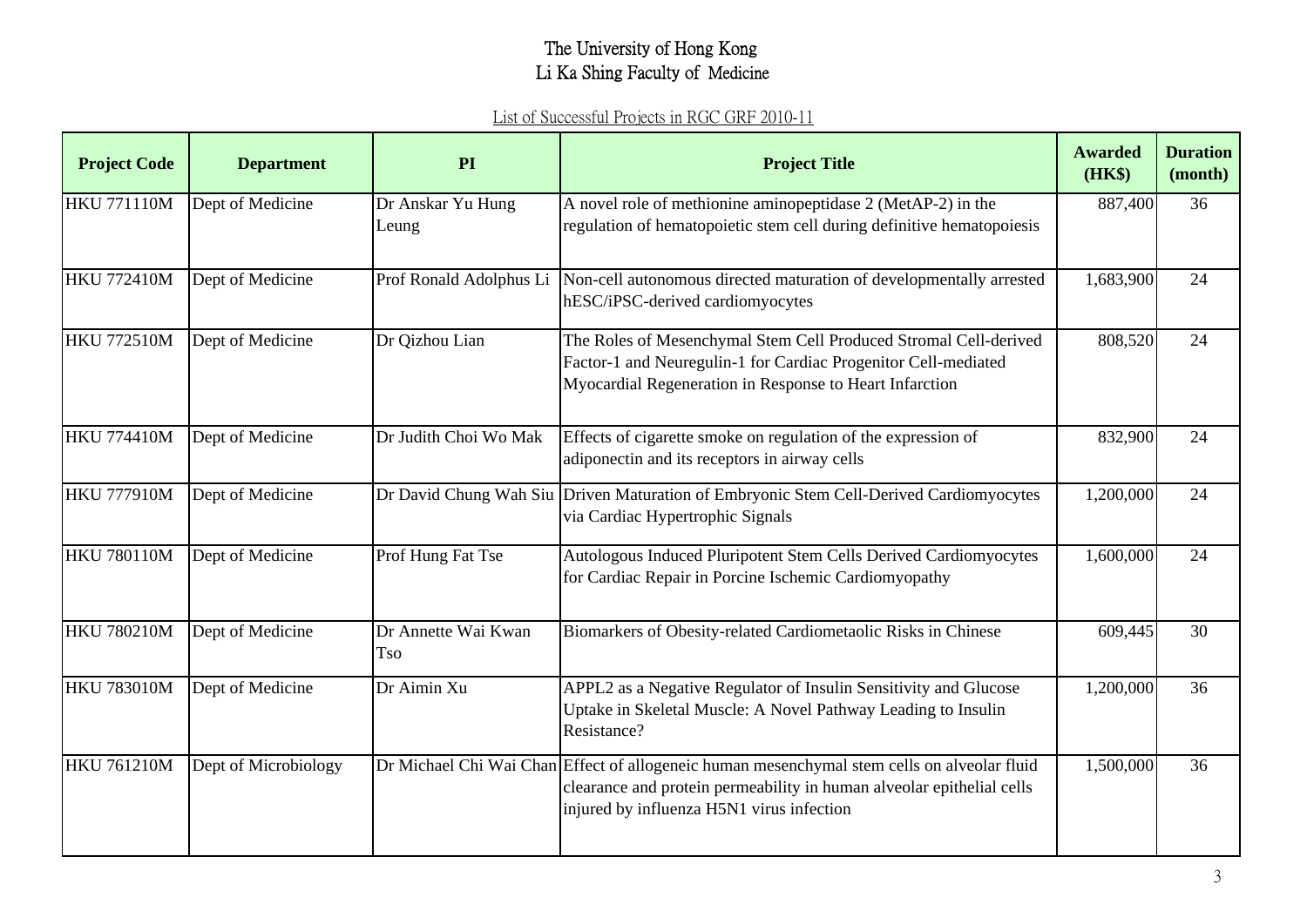| <b>Project Code</b> | <b>Department</b>                       | PI                                 | <b>Project Title</b>                                                                                                                                                        | <b>Awarded</b><br>(HK\$) | <b>Duration</b><br>(month) |
|---------------------|-----------------------------------------|------------------------------------|-----------------------------------------------------------------------------------------------------------------------------------------------------------------------------|--------------------------|----------------------------|
| <b>HKU 762010M</b>  | Dept of Microbiology                    | Dr Honglin Chen                    | Molecular basis for the regulation of influenza virus by nuclear factor<br><b>NF90</b>                                                                                      | 986,000                  | 36                         |
| <b>HKU 768010M</b>  | Dept of Microbiology                    | Dr Richard Yi Tsun Kao             | Mechanism of novel antagonists of influenza A nucleoprotein<br>trafficking: A chemical genetics approach                                                                    | 1,000,000                | 36                         |
| <b>HKU 770010M</b>  | Dept of Microbiology                    | Dr Susanna Kar Pui Lau             | Molecular characterization of novel animal bocaviruses                                                                                                                      | 664,844                  | 24                         |
| <b>HKU 776110M</b>  | Dept of Microbiology                    | Prof Joseph Sriyal Malik<br>Peiris | The role of Toll-like receptor 10 (TLR10) as an innate immune sensor<br>for respiratory viral infections                                                                    | 606,982                  | 24                         |
| <b>HKU 783810M</b>  | Dept of Microbiology                    | Dr Hui Ling Yen                    | Role of influenza hemagglutinin glycoprotein in activation of dendritic<br>cells and induction of effective immune response through C-type lectin<br>receptors              | 591,600                  | 24                         |
| <b>HKU 783910M</b>  | Dept of Obstetrics &<br>Gynaecology     | Prof William Shu Biu<br>Yeung      | Role of microRNA let-7 in implantation of mouse blastocysts                                                                                                                 | 1,032,012                | 36                         |
| <b>HKU 763710M</b>  | Dept of Paediatrics &<br>Adolescent Med | Prof Yiu Fai Cheung                | Mechanics of Ventricular-Ventricular Interaction in Patients After<br>Tetralogy of Fallot Repair: Analysis by Three-dimensional Speckle<br><b>Tracking Echocardiography</b> | 493,000                  | 24                         |
| <b>HKU 769810M</b>  | Dept of Paediatrics &<br>Adolescent Med | Prof Allan Sik Yin Lau             | A role for oncogenes in the regulation of immune response to<br>Mycobacterial infection                                                                                     | 1,479,142                | 36                         |
| <b>HKU 769610M</b>  | Dept of Pathology                       | Dr Queenie Lai Kwan<br>Lam         | Leptin regulates Blimp-1 expression: implications in plasma cell<br>development and malignancy                                                                              | 1,084,600                | 36                         |
| <b>HKU 771910M</b>  | Dept of Pathology                       | Prof Suet Yi Leung                 | Genomics study for new mechanism of tumour suppressor gene<br>silencing by transcriptional interference in colorectal cancer                                                | 1,084,600                | 36                         |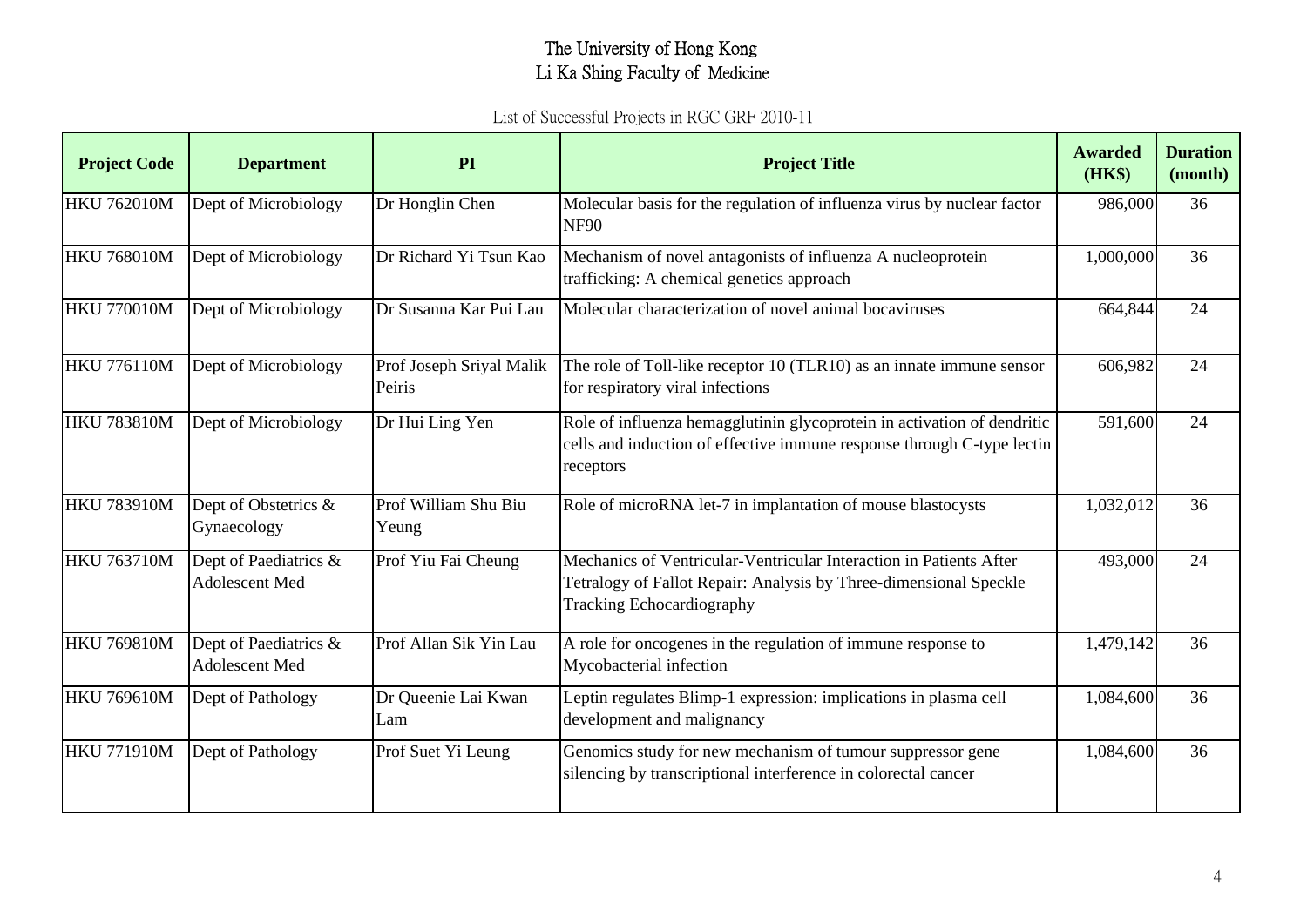| <b>Project Code</b> | <b>Department</b>                                        | PI                   | <b>Project Title</b>                                                                                                                                                                    | <b>Awarded</b><br>(HK\$) | <b>Duration</b><br>(month) |
|---------------------|----------------------------------------------------------|----------------------|-----------------------------------------------------------------------------------------------------------------------------------------------------------------------------------------|--------------------------|----------------------------|
| <b>HKU 775110M</b>  | Dept of Pathology                                        | Prof Irene Oi Lin Ng | Significance of cten dysregulation in hepatocarcinogenesis and cancer<br>metastasis                                                                                                     | 1,032,000                | 36                         |
| <b>HKU 775510M</b>  | Dept of Pathology                                        | Dr Ray Kit $Ng$      | The functional roles of histone H3K9 demethylase Jmjd2 family in<br>determination of trophoblast lineages                                                                               | 1,084,600                | 36                         |
| <b>HKU 783310M</b>  | Dept of Pathology                                        | Dr Judy Wai Ping Yam | Interplay of caveolin-1 and met receptor in liver cancer metastasis                                                                                                                     | 887,400                  | 36                         |
| <b>HKU 771410M</b>  | Dept of Pharmacology & Dr George Pak Heng<br>Pharmacy    | Leung                | Protective effect of ergothioneine on endothelial cell function against<br>oxidative stress                                                                                             | 840,940                  | 24                         |
| <b>HKU 774610M</b>  | Dept of Pharmacology & Prof Ricky Ying Keung<br>Pharmacy | Man                  | Protective effects of vitamin D on endothelial dysfunction in<br>hypertension                                                                                                           | 591,600                  | 24                         |
| <b>HKU 780410M</b>  | Pharmacy                                                 | Remi Vanhoutte       | Dept of Pharmacology & Prof Paul Michel Georges Protective effect of lipocalin-2 deficiency on aging- and dietary<br>obesity-induced endothelial dysfunction                            | 1,400,000                | 36                         |
| <b>HKU 761710M</b>  | Dept of Physiology                                       | Prof Ying Shing Chan | Brain-derived neurotrophic factor regulates plasticity in the vestibular<br>system                                                                                                      | 986,000                  | 36                         |
| <b>HKU 766110M</b>  | Dept of Physiology                                       | Dr Man Lung Fung     | Pathophysiological roles of pro-inflammatory cytokines in the carotid<br>body in intermittent hypoxia                                                                                   | 1,200,000                | 36                         |
| <b>HKU 766510M</b>  | Dept of Physiology                                       | Prof Quan Hao        | Structural biology of sirtuins                                                                                                                                                          | 984,000                  | 36                         |
| <b>HKU 768510M</b>  | Dept of Physiology                                       | Dr Masayo Kotaka     | Towards the understanding of hyperactivation of RIG-I signalling<br>pathway by influenza A H5N1: Structural studies on influenza A viral<br>RNA recognition and discrimination by RIG-I | 1,324,160                | 36                         |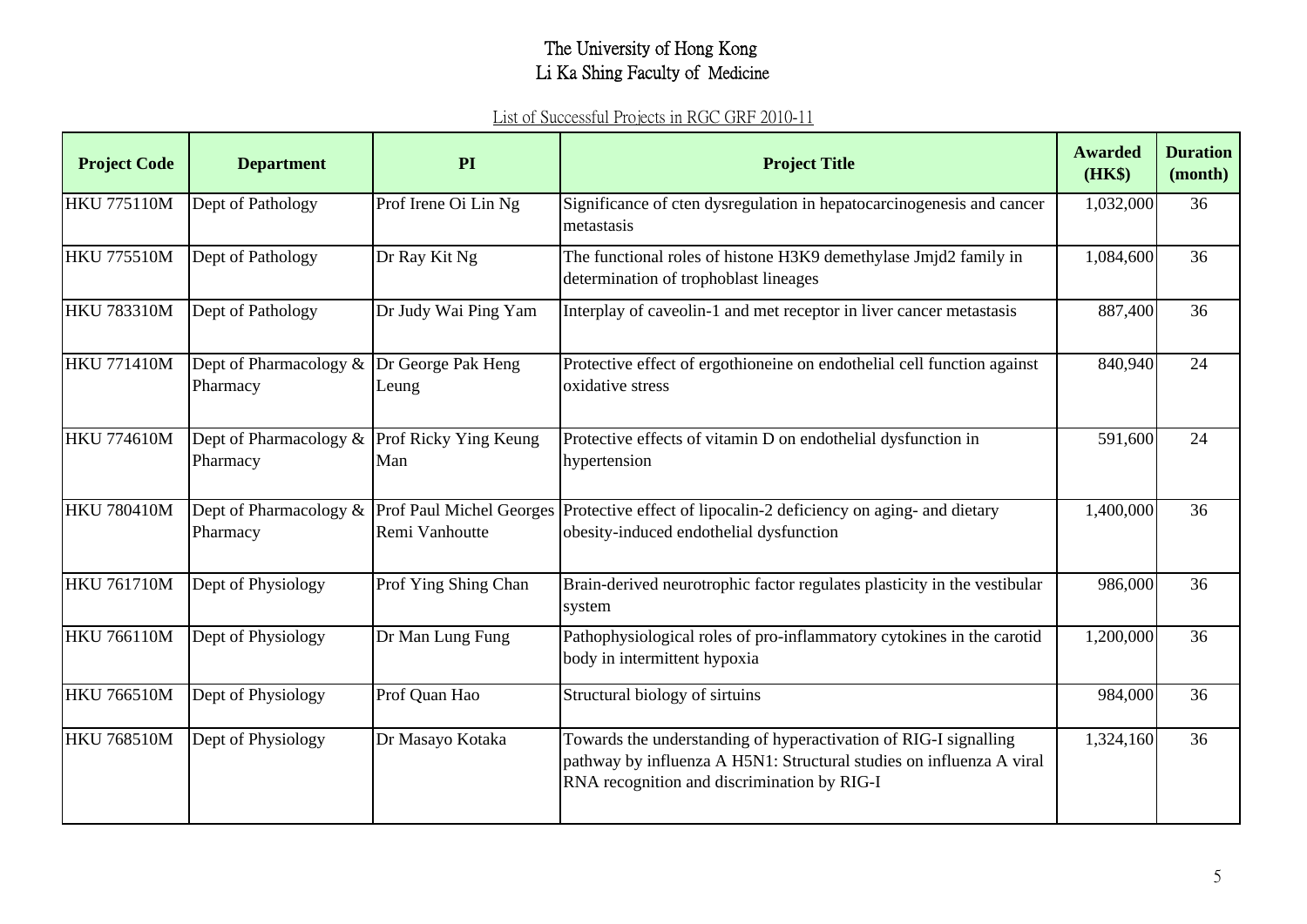| <b>Project Code</b> | <b>Department</b>                    | PI                          | <b>Project Title</b>                                                                                                                                                        | <b>Awarded</b><br>(HK\$) | <b>Duration</b><br>(month) |
|---------------------|--------------------------------------|-----------------------------|-----------------------------------------------------------------------------------------------------------------------------------------------------------------------------|--------------------------|----------------------------|
| <b>HKU 770610M</b>  | Dept of Physiology                   | Prof Hon Cheung Lee         | Regulation of the Calcium Messenger Cyclic ADP-ribose.                                                                                                                      | 690,200                  | 36                         |
| <b>HKU 784710M</b>  | Dept of Physiology                   | Dr Jianbo Yue               | Modulation of the neural lineage entry of mouse embryonic stem cells<br>by the CD38/cADPR/Ca2+ signaling pathway                                                            | 1,500,000                | 36                         |
| <b>HKU 785110M</b>  | Dept of Physiology                   | Dr Hongmin Zhang            | Interaction studies of CD38 with CD4 and anti-CD38 antibodies                                                                                                               | 1,092,000                | 36                         |
| <b>HKU 774710M</b>  | Dept of Psychiatry                   | Dr Grainne Mary<br>McAlonan | Predicting and preventing schizophrenia in the mouse model.                                                                                                                 | 1,202,183                | 36                         |
| <b>HKU 775710M</b>  | Dept of Surgery                      | Dr Elly Sau Wai Ngan        | Premature gliogenesis of enteric neural crest cells induced by aberrant<br>Sonic hedgehog-Notch signalling: a cause of Hirschsprung disease?                                | 1,200,000                | 36                         |
| <b>HKU 778610M</b>  | Dept of Surgery                      | Prof Paul Kwong Hang<br>Tam | Deep Re-Sequencing of Hirschsprung s Disease Candidate Genes                                                                                                                | 1,000,000                | 36                         |
| <b>HKU 768810M</b>  | Eye Institute                        | Prof Jimmy Shiu Ming<br>Lai | Evaluation of optic nerve damage in non-glaucoma and glaucoma<br>subjects undergoing hemodialysis                                                                           | 1,000,000                | 36                         |
| <b>HKU 773210M</b>  | Eye Institute                        | Dr Amy Cheuk Yin Lo         | Neuroprotective effects of lutein in cerebral and retinal<br>ischemia/reperfusion injury: its relation with oxidative stress and post-<br>ischemic inflammation             | 1,000,000                | 36                         |
| <b>HKU 785210M</b>  | <b>LKS Medical Faculty</b>           | Dr Mei-Yun Zhang            | Identification of HIV-1-specific broadly neutralizing human<br>monoclonal antibodies from the B-cell genomic DNA antibody gene<br>repertoires of HIV-1 infected individuals | 1,200,000                | 36                         |
| <b>HKU 777610M</b>  | <b>School of Chinese</b><br>Medicine | Dr Jiangang Shen            | Elucidating caveolin-1 as a negative modulating protein for<br>proliferation of neural stem/progenitor cells and neural differentiation<br>in post-ischemic brain           | 1,084,600                | 36                         |